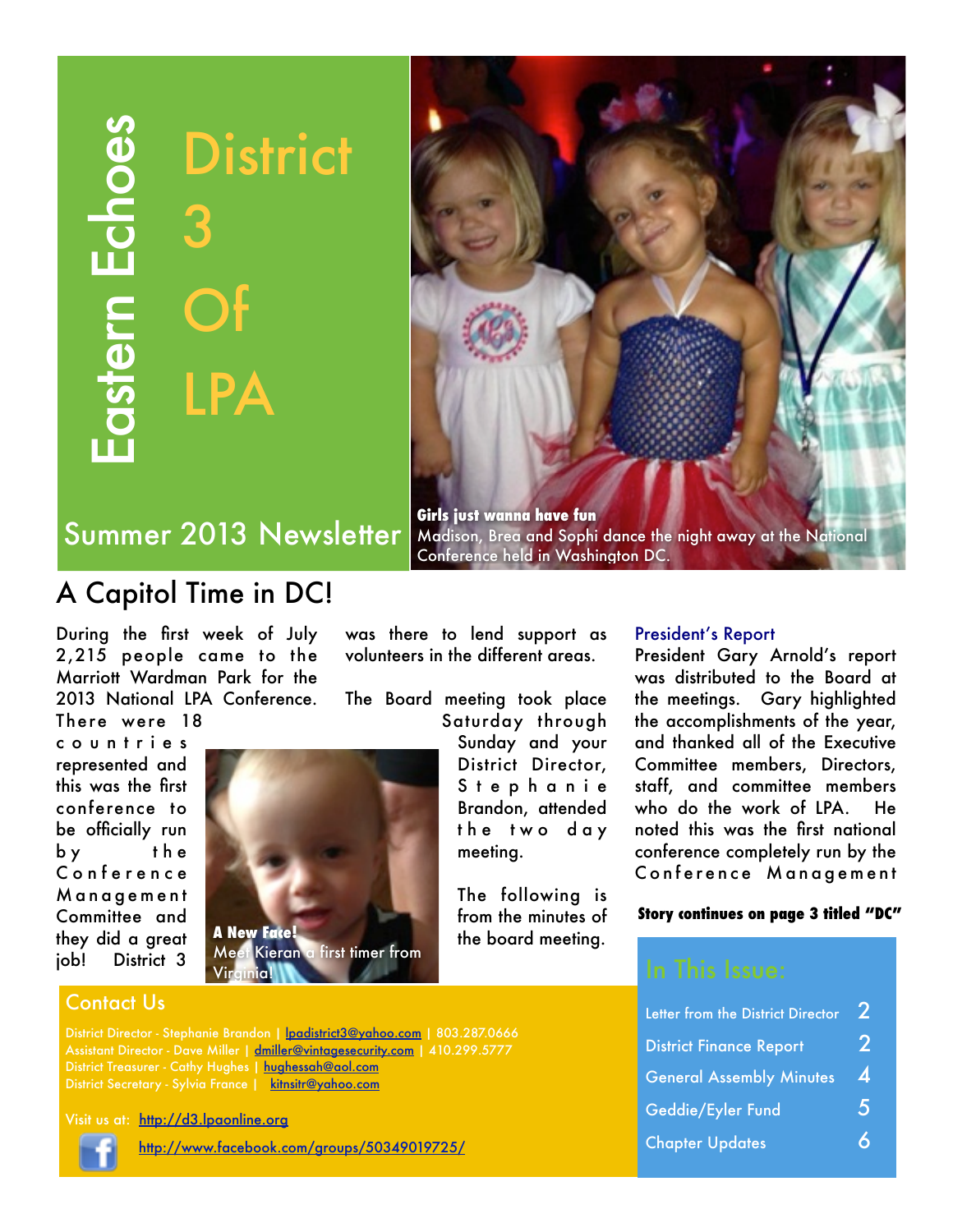## Letter from the District Director

Hello Everyone. Phew! Well we did it! We helped to host the first National in our district since 1989! Thanks to all t h o s e w h o

volunteered and helped out. For me it was great helping Jim Kay put together things for the archive. Our district has so much history it's great to be able to show it. I have a box of old newsletters from Ann Hinkson that were from the 60's and 70's. Did you know the hotel cost for on regional was \$10! We are in the



p r o c e s s o f scanning those newsletters and posting them online. If you have any old n e w s l e t t e r s please scan them and send them to me at

#### [LPADistrict3@yahoo.com.](mailto:LPADistrict3@yahoo.com.)

As you will notice the name of the newsletter has been restored to Eastern Echoes. This was the name for the newsletter that won the naming contest. It's important that while looking back we continue to look forward. Its great to be using MailChimp to send out the newsletter electronically. It saves so much time for my officers and myself and we are able to get better data back as far as who is opening it and what links are being clicked on. We are working on moving to online registration for regionals and have been approved by PayPal to use the nonprofit fee when collecting donations...Yeap that's right you can now donate online! Well that's all for now. Enjoy the newsletter and all the great photos from the national!

Take care!

-Stephanie Brandon

District 3 Director

#### **District 3 Treasurer's Report - 2nd Quarter 2013 ending June 31, 2013**

#### **Respectfully Submitted by Cathy Hughes**

| <b>Checking Account Balance</b>             |                                           | \$8,082.79  |
|---------------------------------------------|-------------------------------------------|-------------|
|                                             | (Restricted funds D3 Teens \$651.73)      |             |
| Savings Account (Samaritan's fund) Balance  |                                           | \$3,126.82  |
| Savings Account (Geddie-Eyler fund) Balance |                                           | \$13,910.38 |
| <b>TOTAL</b>                                |                                           | \$25,119.99 |
|                                             |                                           |             |
| <b>EXPENSES</b>                             | NSF Check & fees                          | \$127.00    |
|                                             | <b>Supplies</b>                           | \$78.10     |
|                                             | <b>Dwarfism Awareness Bracelets</b>       | \$90.85     |
|                                             | Director Stipend to attend National Conf. | \$500.00    |
|                                             | <b>Regional Expenses</b>                  | \$3,161.86  |
|                                             | <b>TOTAL</b>                              | \$3,957.81  |
|                                             |                                           |             |
| <b>INCOME</b>                               | Regional income                           | \$3,910.00  |
|                                             | Interest                                  | .46         |
|                                             | <b>TOTAL</b>                              | \$3,910.46  |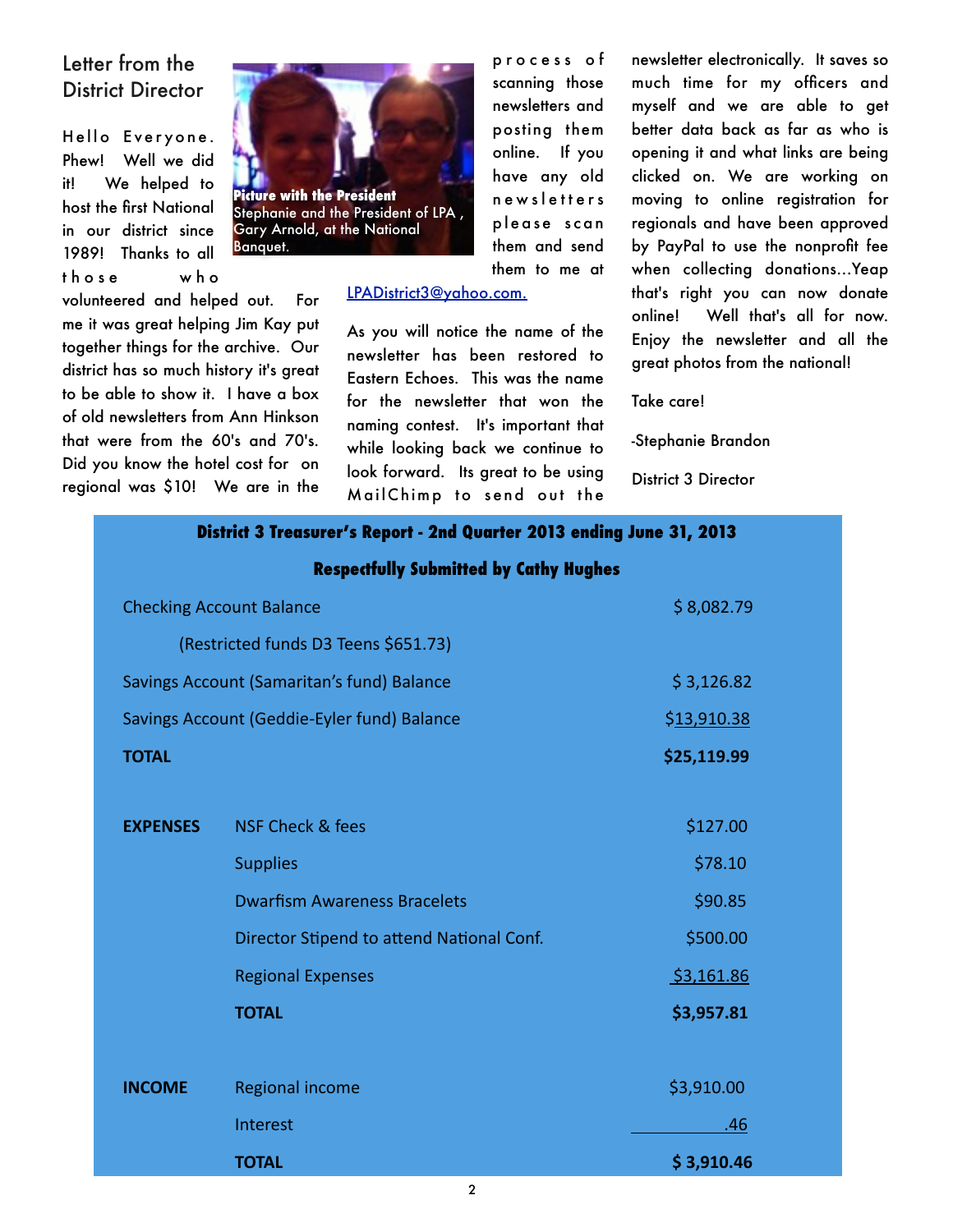#### **DC**

## **Continued from cover page**

Committee. He also discussed the passage of the Revised Articles of Incorporation and Bylaws, and how they will drive the goals for the coming year.

#### Senior VP's Report

Senior VP Bill Bradford noted the activities of the Archives and Employment Committees he oversees. He also discussed how LPA could get more involved with other disability groups.

#### VP of Membership's Report

VP of Membership Ethan Crough discussed the distributions of new members this year, and plans to generate more membership statistics. There were 1,015 new and renewed memberships this year.



## VP of Programs' Report VP of Programs

Jonathan North reported there were 20 Kitchens Fund recipients of

financial assistance to attend their first conference, which consumed about ½ of the fund balance. He also has processed the a p p lications for

educational scholarships to be presented this week, and he is working on updating the scholarship application process.

#### VP of Public Relations' Report

VP of Public Relations Leah Smith discussed the accomplishments of the year in promoting a positive image of little people in the media, and the media activities associated with this year's conference. She noted the press release for the conference focuses on the LPA policy agenda and other initiatives. Media is only allowed to film at three events:



the banquet, general assembly and the Expo.

#### VP of Finance's Report

Vice President of Finance Jason Rasa's financial report was distributed to the Board at the meeting. As of April 30, 2013, the LPA had total assets of \$1,213,000, much of which is held in restricted funds. He noted that the national conference accounting is now tracked by the national bookkeeper, as all income and expenses now runs through one conference bank account. There was a discussion of the conference budget, which now includes more subsidized events to reduces attendee costs, which reduce the ability to generate a conference profit.

**Story continues on page 7 titled "DC"**



## Upcoming LPA National Conferences

2014 National Conference San Diego, CA

2015 National Conference St. Louis, MO

2016 National Conference Boston, MA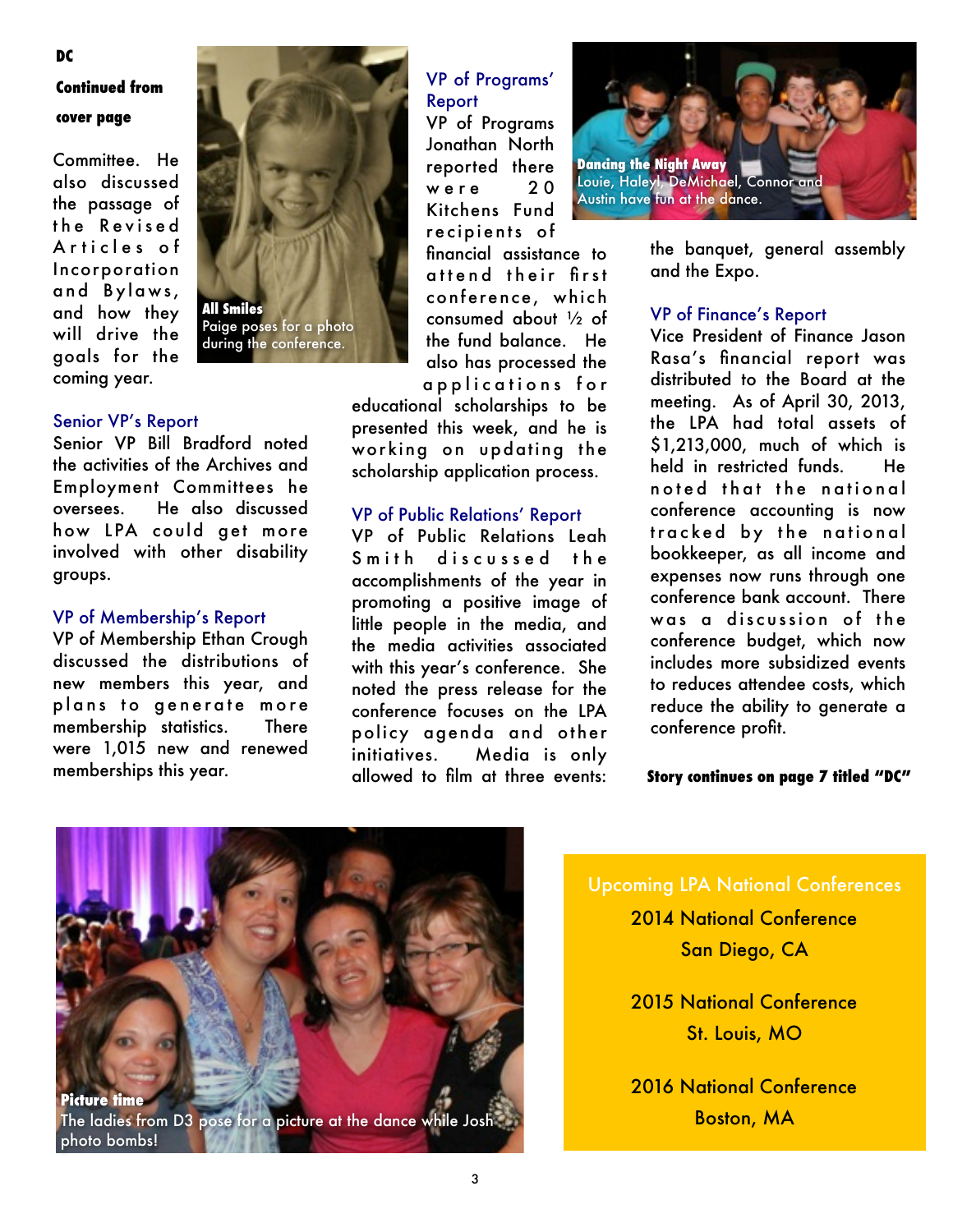## **District 3 Spring Regional General Assembly Meeting**

April 20, 2013 Marriott Wardman Park, Washington DC

General Assembly Meeting – The meeting was called to order by District Director, Stephanie Brandon, at 10:24AM.

She thanked the Marvalous Chapter for hosting this Regional and advised the group photo would be taken tonight before the dance at about 8:30pm.

April 20, 2013<br>
Marriott Wardn<br>
Washington DC<br>
General Assem<br>
The meeting wa<br>
by District Dire<br>
Brandon, at 10:<br>
She thanked<br>
Chapter for<br>
Regional and a<br>
photo would b<br>
before the d<br>
8:30pm.<br>
In lieu of readi<br>
the October In lieu of reading minutes from the October 2012 Regional in Greenville, SC a motion was made by Nick Bunner to accept the minutes as published in the winter District 3 newsletter. Colleen Geofredda seconded, no objections were made and the motion was passed.

The Treasurer's report was posted on screen and reviewed with the membership.

- 1. The National Conference planning fees will be reimbursed to the District once the DC conference is over.
- 2. New Line Item-Restricted Teen Fund
- 3. ENews is cutting expenses.
- 4. The Fall Regional final count was a net profit of \$32.71

#### **OLD BUSINESS:**

Survey Monkey was utilized and considered to be the best way to c o m m u n i c a t e m e m b e r ' s

opinions and desires for the District. Regarding Regionals attendance is based 82.6% on cost and 62.5% on location.

87.5% of the membership wants online registration for Regionals

75% loved the Embassy Suites and it will be the preferred future choice of hotels.

Samaritan Fund-3 families have been helped within the past year.

FaceBook- the District's FB page has 282 members & growing

Newsletter conversion to email is going well. We need an accurate email address for every member, or for them to advise they need a paper copy.

#### **NEW BUSINESS:**

LPA will be revising the National Bylaws & Articles. Ballots will be mailed to all membership from National before the conference in DC. They are trying to clean up and bring into compliance all information.

Board Division-Nick handed out copies of the board structure of LPA. Districts will still be lead



by Directors but the Directors will no longer sit on the National Board. The members will be represented by 3 Regional representatives. Joanna Campbell advised that packets will be going out in the next week for members to vote on the Bylaw changes and the Board Restructure. Discussion will be on the National website and there will be two conference calls to discuss the restructure that members are encouraged to call in for if they have questions. The ballots are to be returned to Ron Piro.

### Chapter Rotation for Regionals:

Fall 2013 – Colonial Chapter-Raleigh, NC – Nov 1st-3rd, 2013 Embassy Suites Research Triangle Park, \$99 & tax rate per night.

Spring 2014 – Blue Ridge Chapter-Hotels are currently being researched.

#### **CHAPTER UPDATES:**

MarValous: Sasha gave update, the Geofreida's are hosting the next meeting on

#### **Story continues on page 5 titled "Minutes"**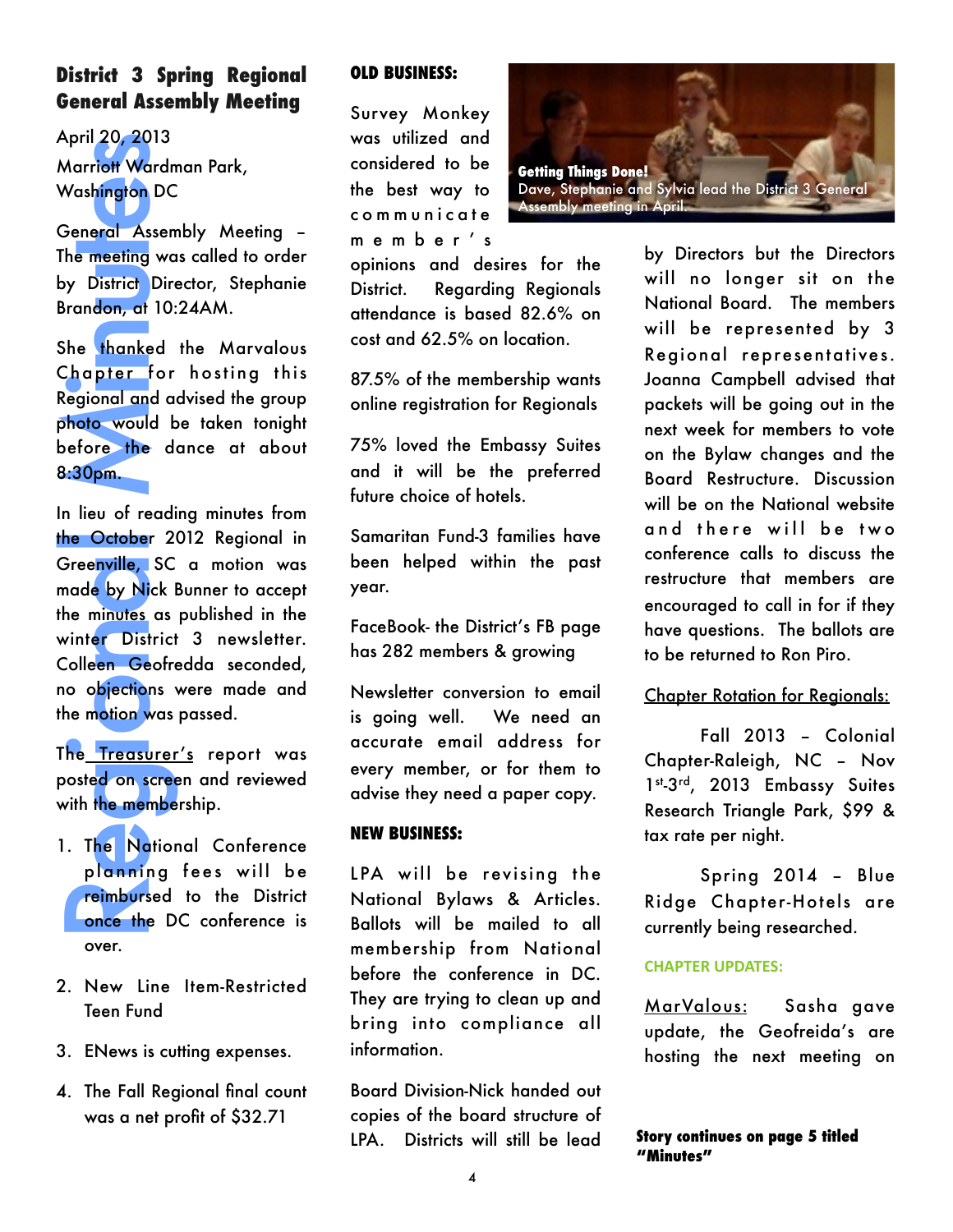## **Geddie-Eyler Fund returned to District 3**

When you looked at the Treasuers report in this newsletter you saw a new item called the Eyler/Geddie Fund. When the Eyler/Geddie Fund was first set up it was for the use of Delmarva Chapter. The Eylers helped start the chapter and served as officers for many years. It stayed in national until the death of Louise Eyler. The National office alerted Dee Miller and the District officers that they wanted to transfer the money to the district.

First, it was for Delmarva Chapter members, either s ch o l ar ship, me dical or

#### **Minutes continued from page 4**

May 19th. Details are on the Chapter's Face Book page.

Carolinian: Calli gave the update advising the chapter held meetings in December, January and March. The next meeting is in Murrells Inlet, SC on May 18th. Cali advised the member's desire for the December Holiday party to be inexpensive or at no cost. The chapter will be holding fundraisers (including raffling a Kindle Fire) to accomplish that goal.

Colonial: No member from Chapter was able to attend, but they have reported to Stephanie that the Chapter is hard at work hardship. Betty, Pat and Dee were long time friends of the Eylers and they kept in touch with them. They discussed the fund often in the early years when it was first set up for Joe Geddie, Louise's brother.

According to the paper work that was sent to the National office it stated that, "Earnings from the endowment shall be used to provide scholarships for Little People from the Delmarva Chapter (17). If there are no candidates from the Delmarva Chapter then scholarships shall be made available to little people from District 3. If there are no candidates from Chapter 17 or District 3 then applications can

planning the Fall Regional in November.

ChesDelBay: No Report from Chapter.

Blue Ridge: No Report from Chapter.

A stipend for the District Director to attend the National in DC was discussed and a motion brought forth from Michael Patton for the District to assist with the Directors expenses to attend. Greg Lawrence seconded, all were in favor and the motion was passed.

There being no other business to come before the group, Stephanie asked for questions from the membership. Marge

be considered from the entire LPA membership."

The District officers along with Dee Miller are working on an application, process and setting up a committee to review the applications.

Do keep in mind that there is also the District 3 Samaritan Fund available for members who need financial assistance. You can read it in the District 3 policy manual [http://](http://www.carolinianlpa.org/d3/docs/District_3_Policy_Manual.pdf) [www.carolinianlpa.org/d3/](http://www.carolinianlpa.org/d3/docs/District_3_Policy_Manual.pdf) d o c s / District 3 Policy Manual.pdf

The applications are kept confidential and can be emailed upon request to a District Officer.

 $\mathbf{A} = \mathbf{A} \mathbf{A} + \mathbf{A} \mathbf{A} + \mathbf{A} \mathbf{A} + \mathbf{A} \mathbf{A} + \mathbf{A} \mathbf{A} + \mathbf{A} \mathbf{A} + \mathbf{A} \mathbf{A} + \mathbf{A} \mathbf{A} + \mathbf{A} \mathbf{A} + \mathbf{A} \mathbf{A} + \mathbf{A} \mathbf{A} + \mathbf{A} \mathbf{A} + \mathbf{A} \mathbf{A} + \mathbf{A} \mathbf{A} + \mathbf{A} \mathbf{A} + \mathbf{A} \mathbf{A} + \mathbf{A$ 

Carlisle advised if there were any questions regarding the DAAA games to see her.

Drawing for the gas card was pulled and the winner was Sasha Marie.

Nick Bunner made a motion to adjourn the meeting. Katie Miller seconded, all were in favor and the meeting was adjourned at 10:59am.

Members were then advised the CMC would be back after a five minute break.

Respectfully submitted,

Sylvia France,

District Secretary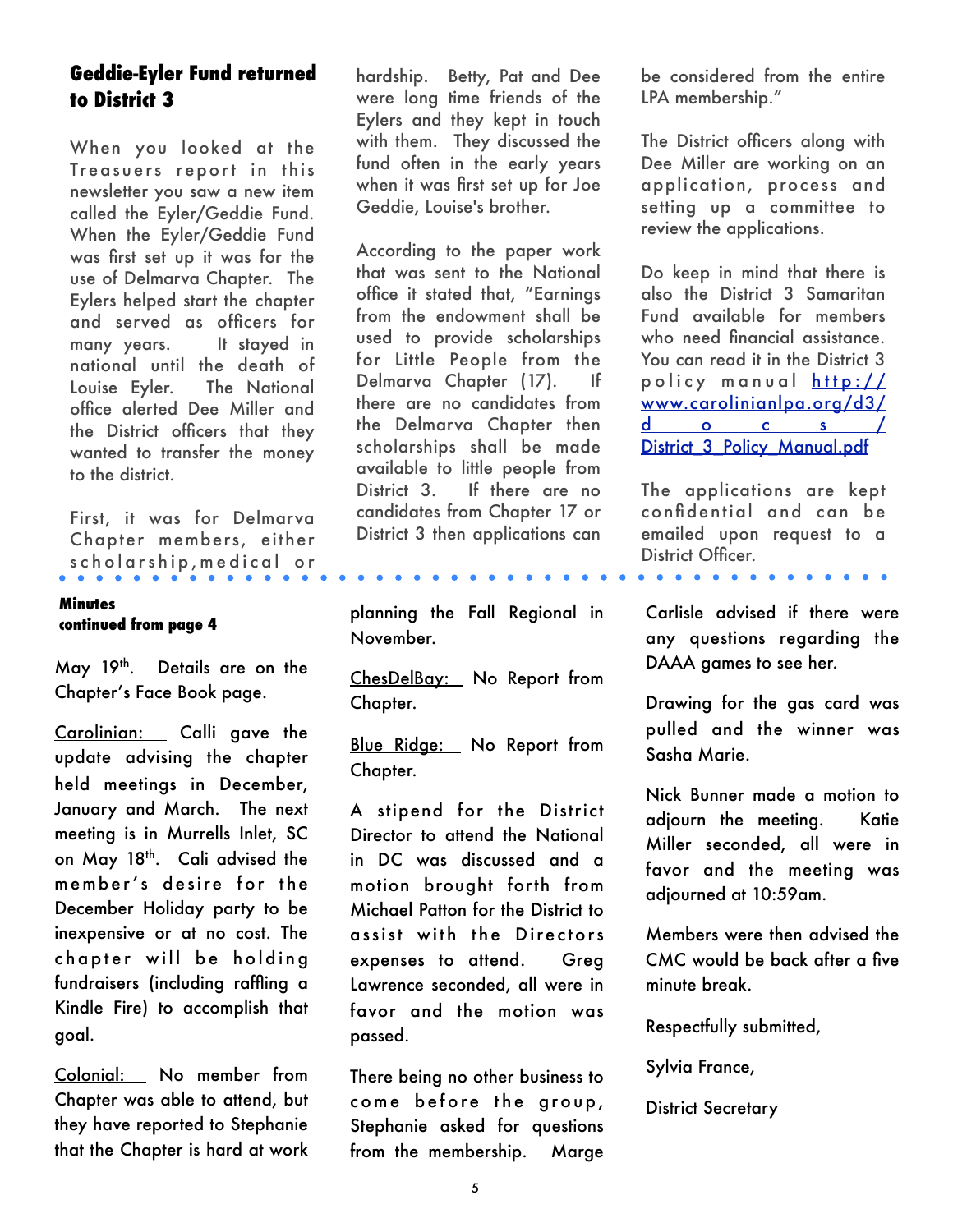## Chapter Officers

## MarValous Chapter



Sasha Puyans [LPAMember@gmail.com](http://us.mg6.mail.yahoo.com/yab-fe/mu/MainView?.src=neo&themeName=green&stab=1321216816461#)

The Chapter consist of Washington, D.C., the Western part of Maryland and the top part of Virginia.

## Carolinian Chapter



Calli Heimbach

[carolinianchapterlpa@yahoo.com](mailto:carolinianchapterlpa@yahoo.com) The chapter consists of 100 mile radius of Charlotte, NC including all of South Carolina and the Western part of North Carolina

## Colonial Chapter



Jeff Barfield [heftyanddalevis@yahoo.com](mailto:heftyanddalevis@yahoo.com)

The chapter consists of 100 mile radius of Emporia, VA.

## Ches Del Bay Chapter



#### Norman Rust

[Normanrustjr@yahoo.com](mailto:Normanrustjr@yahoo.com) The chapter consists of the state of Delaware, the Eastern shore of Maryland and Virginia, east of the Chesapeake Bay, North-Northeast to the Susquehanna River to the Pennsylvania state line.

## Blue Ridge Chapter



Frances Floyd [flfloyd83@yahoo.com](http://us.mg6.mail.yahoo.com/yab-fe/mu/MainView?.src=neo&themeName=green&stab=1321216816461#) The chapter consists of the Western part of Virginia.

\*For exact list of counties in chapter please contact a District or Chapter Officer



Brea and Courtney play Jenga at a recent Carolinian Chapter meeting held in Asheville, NC.

## Chapter Updates

#### Marvalous Chapter

The Chapter went to a game at Ripken Stadium to watch the Aberdeen IronBirds on September 2nd. They had a nice turnout and were happy to cheer the team to the playoffs. Plans are underway for events in October and December.

#### Carolinian Chapter

The chapter has been busy with activity! We had a meeting in Mint Hill in July and then we went to Asheville in early August. Thanks to Sally Laws for having her company donating their box at the Charlotte Nights Stadium for one of the last home games in the old Stadium!

#### Colonial Chapter

Besides having meeting in the area the chapter has been busy planning the Fall Regional which will be held Nov 1st-3rd in Raleigh, NC. It's promises to be a Roaring good time and hope to see you there!

#### Ches Del Bay Chapter

The Chapter is looking forward to celebrating Dwarfism Awareness month in October.

#### Blue Ridge Chapter

The Blue Ridge Chapter is excited to see what's in store. We hope to meet more often and try to determine ways to get more people involved. Currently we are few in number and we hope we will grow. We met in July at Famous Anthony's then met in September at Grady and Alice Horndt's home in Lexington, VA. Our main focus is to reach out to people that we haven't seen in a long time and to locate people that are not aware LPA exist. We will elect officers soon and hope that will be a step forward to getting our chapter active once again. We are only as strong as we make ourselves. If you know anyone in our area that needs a call or card, please let Emily Meador know by emailing her at [emeador@shentel.net.](mailto:emeador@shentel.net)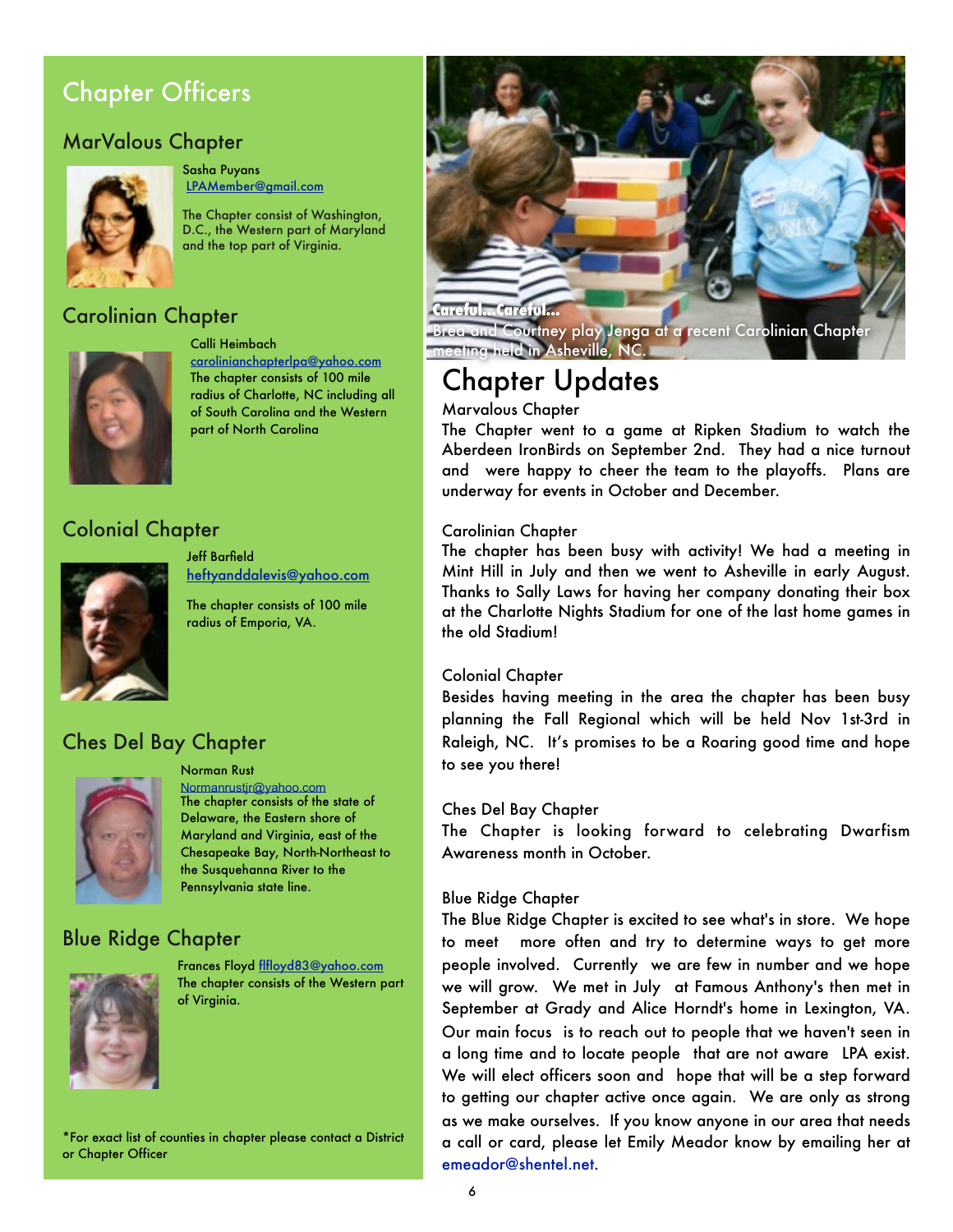#### National Office Report

National Office staff members Sandy Taylor and Vicky Schultz discussed the activities in the office in Southern California over the past year. The office has processed over 1,000 household memberships so far in 2013. They have already processed many lapsed memberships at the conference.

There are c u r r e n t l y 6 , 8 5 1 members, up about 200 over last year.

The office p r o c e s s e s hundreds of phone calls and e-mails

per month from members, nonmembers, LPA officers, medical professionals, and the general public. They also process the conference registrations that are not done on-line, there were only about 60 this year, as most members have mastered the online system.

**Lovely Ladies**

service with LPA.

Colleen and Dee both were honored at the Banquet for their

As part of the Bylaws that were adopted by the membership in 2013, the Board of Directors will transition from a 20 member body to a 11 member body.

Under the new structure, District Directors will no longer serve on the board. To facilitate c o m m u n i c a t i o n between District Directors and the Board of Directors, the new Bylaws established

a Council

of Directors, which will meet at least twice a year.

The District Directors held an open forum among themselves on issues specific to the operation of the districts, including:

•D e fi n i t i o n o f n e w Council of District Directors

- Standard practices for financial record keeping for Districts and Chapters
- Standard practices for regional meetings planning
- Training for Director transitions
- Procedures for having states proclaim Dwarfism Awareness Day
- Expanding membership with a " s u p p o r t i n g m e m b e r " category



Lucas helps carry items from the Archives during the National Conference

Discussion then turned to the definition of the new Board of Directors in the Revised Bylaws approved in June 2013.

After a brief caucus of the District Directors by regions, the f ollowing

appointments were made:

- The eastern directors appointed Joe Zrinski as the Eastern Regional At-Large Representative.
- The central directors appointed Dan Verscha as the Central Regional At-Large Representative.
- The western directors appointed Mike Mallinson as the Western Regional At-Large Representative.

If you would like to see the full minutes from the National Board Meeting just email Stephanie at [LPADistrict3@yahoo.com.](mailto:LPADistrict3@yahoo.com)

Thanks to all those who came to the District 3 Meetup! We had a great turn out and it was a great way to meet new members and catch up with old friends you had yet to see at the National.